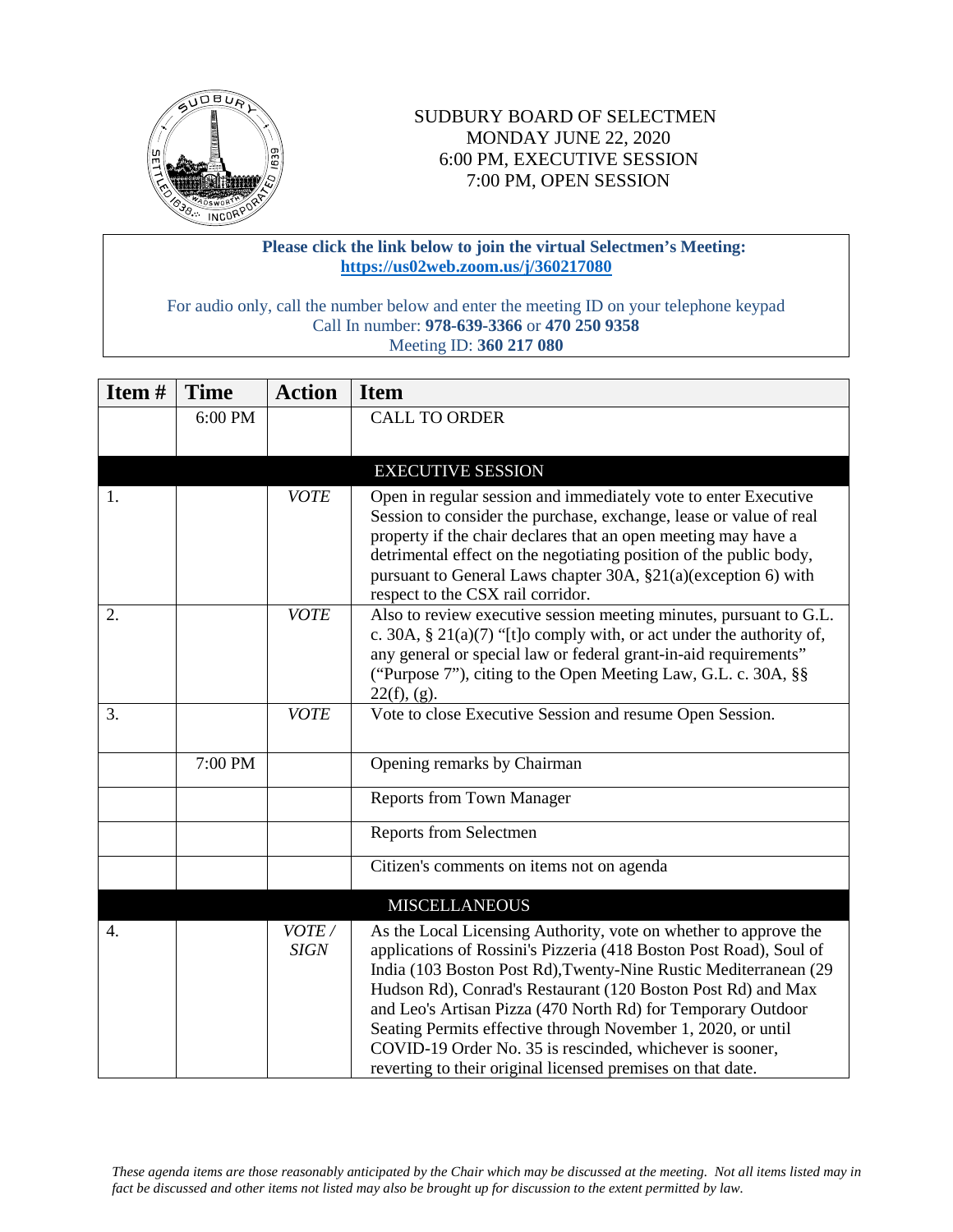| Item# | <b>Time</b> | <b>Action</b>        | <b>Item</b>                                                                                                                                                                                                                                                                                                                                                        |
|-------|-------------|----------------------|--------------------------------------------------------------------------------------------------------------------------------------------------------------------------------------------------------------------------------------------------------------------------------------------------------------------------------------------------------------------|
| 5.    |             | <b>VOTE</b>          | Vote to approve a request dated June 15, 2020 from Robert L.<br>Pouliot, President, Boardwalk Storage Solutions, LLC, to grant<br>permission for one 32 ft. temporary office trailer at 554 Boston Post<br>Road from June 2020 through June 2021, subject to approval of the<br>Building Inspector.                                                                |
| 6.    |             | <b>VOTE</b>          | Discussion and possible vote on Board policies                                                                                                                                                                                                                                                                                                                     |
| 7.    |             | <b>VOTE</b>          | Discussion and possible vote on Key Performance Indicators (KPI)<br>as requested by Selectman Schineller.                                                                                                                                                                                                                                                          |
| 8.    |             |                      | Continued discussion on Safety and Race Community Conversation<br>forum                                                                                                                                                                                                                                                                                            |
| 9.    |             | <b>VOTE</b>          | Update and possible vote on Transportation Committee membership<br>and mission statement.                                                                                                                                                                                                                                                                          |
| 10.   |             | <b>VOTE</b>          | Discussion on submission of Ballot questions for the Nov. 3 state<br>election, and potentially provide ballot questions at the June 22<br>meeting.                                                                                                                                                                                                                 |
| 11.   |             | <b>VOTE</b>          | Review Town Meeting articles, possibly take positions on articles,<br>and assign motions and presentations.                                                                                                                                                                                                                                                        |
| 12.   |             |                      | Discussion on the Fairbank Community Center/Town Forum, and<br>possible discussion on presentation.                                                                                                                                                                                                                                                                |
| 13.   |             | <b>VOTE</b>          | Vote to approve proposed amendment to Housing Trust Declaration<br>of Trust.                                                                                                                                                                                                                                                                                       |
| 14.   |             | <b>VOTE</b>          | Review regular session minutes of 5/5/20, 5/12/20, and 5/26/20 and<br>possibly vote to approve minutes.                                                                                                                                                                                                                                                            |
| 15.   |             | <b>VOTE</b>          | Vote to request letter of support from the Board of Selectmen for<br>application to the 604B Grant Program.                                                                                                                                                                                                                                                        |
| 16.   |             | <b>VOTE</b>          | Vote not to exercise the Town's Right of First Refusal (ROFR) to<br>purchase the deed restricted affordable dwelling unit at 18<br>Pinewood Avenue, and inform the Department of Housing and<br>Community Development.                                                                                                                                             |
| 17.   |             |                      | Review draft Spring 2020 Board of Selectmen Newsletter and<br>approve for distribution.                                                                                                                                                                                                                                                                            |
| 18.   |             |                      | Bruce Freeman Rail Trail (BFRT) discussion                                                                                                                                                                                                                                                                                                                         |
| 19.   |             |                      | <b>Citizen's Comments</b>                                                                                                                                                                                                                                                                                                                                          |
| 20.   |             |                      | <b>Upcoming Agenda Items</b>                                                                                                                                                                                                                                                                                                                                       |
|       |             |                      | <b>CONSENT CALENDAR</b>                                                                                                                                                                                                                                                                                                                                            |
| 21.   |             | VOTE/<br><b>SIGN</b> | Pursuant to the provisions of G.L. c. 83, §4, Article XII s. 1 and 3,<br>of the Sudbury General Bylaws, and any other enabling authority,<br>vote to accept the Grant of Easement set forth in the document<br>entitled "DECLARATION OF RESTRICTIVE COVENANTS<br>AND GRANT OF EASEMENT REGARDING STORMWATER<br>MANAGEMENT SYSTEM" granted by Lindsay Philbrick and |

*These agenda items are those reasonably anticipated by the Chair which may be discussed at the meeting. Not all items listed may in fact be discussed and other items not listed may also be brought up for discussion to the extent permitted by law.*